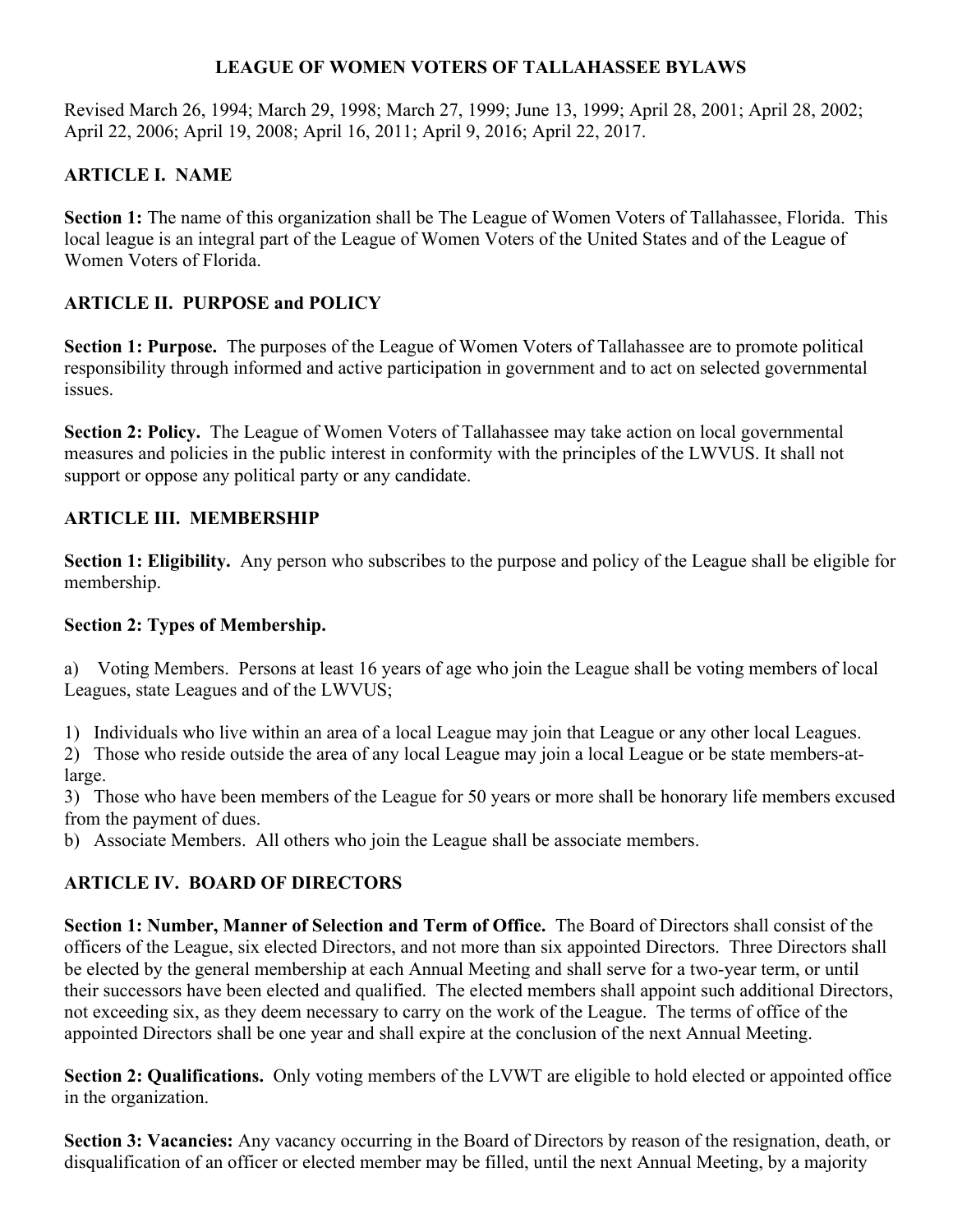vote of the remaining members of the Board of Directors. Three consecutive absences from a Board meeting of any member without a valid reason shall be deemed a resignation.

**Section 4: Powers and Duties:** The Board of Directors shall have full charge of the property and business of the organization, with full power and authority to manage and conduct same, subject to instruction of the general membership. It shall plan and direct the work necessary to carry out the program as adopted by the national convention, the state convention and the annual meeting. The Board shall create, dissolve, appoint, and assign duties to as many committees as it deems necessary to conduct the affairs of the League.

**Section 5: Meetings.** There shall be at least nine regular meetings of the Board of Directors annually. The president may call special meetings of the Board and shall call a special meeting upon the written request of five members of the Board.

**Section 6: Quorum.** A majority of the members of the Board of Directors shall constitute a quorum.

**Section 7: Voting.** The Board may obtain a vote of its members at a meeting or by agreement obtained by electronic or non-electronic means, provided all members have access through one or more of the means by which the vote is obtained and a waiver of meeting is filed by two-thirds majority of the Board.

# **ARTICLE V. OFFICERS**

**Section I: Officers Enumeration and Election of Officers.** The officers of the League of Women Voters of Tallahassee shall be President, Vice President, Secretary and Treasurer. Each officer shall be elected for a term of one year. Election of officers shall occur at the Annual Meeting by the general membership. Those elected will take office immediately upon election.

**Section 2: The President.** The President shall preside at all meetings of the organization and of the Board of Directors and may, in the absence or disability of the Treasurer, sign or endorse checks, drafts and notes. The President shall be, ex-officio, a member of all committees except the Nominating Committee and shall have the usual powers of supervision and management as may pertain to the office of the President and perform such other duties as may be designated by the Board.

**Section 3: The Vice President.** The Vice President shall, in the event of absence, disability or death of the President, possess all the powers and perform all the duties of that office. The Vice President shall perform such other duties as the President and Board may designate.

**Section 4: The Secretary**. The Secretary shall keep minutes of all meetings of the Board, present copies of the minutes to the Board members at their regular meetings and notify all officers and Directors of their election. The Secretary shall sign, with the President, all contracts and other instruments when so authorized by the Board and shall perform such other functions as may be incidental to the office.

**Section 5: The Treasurer.** The Treasurer shall collect, receive, and be the custodian of all moneys due. The Treasurer shall deposit the funds in a bank designated by the Board, and shall disburse the funds based upon an approved budget or as directed by the Board of Directors. The Treasurer shall present written statements to the Board at the regular meetings of that body and an Annual Financial Report to the Annual Meeting of the LWVT.

### **ARTICLE VI. FINANCIAL ADMINSTRATION:**

**Section 1: Fiscal Year.** The fiscal year of the League of Women Voters of Tallahassee shall commence on the first day of May each year.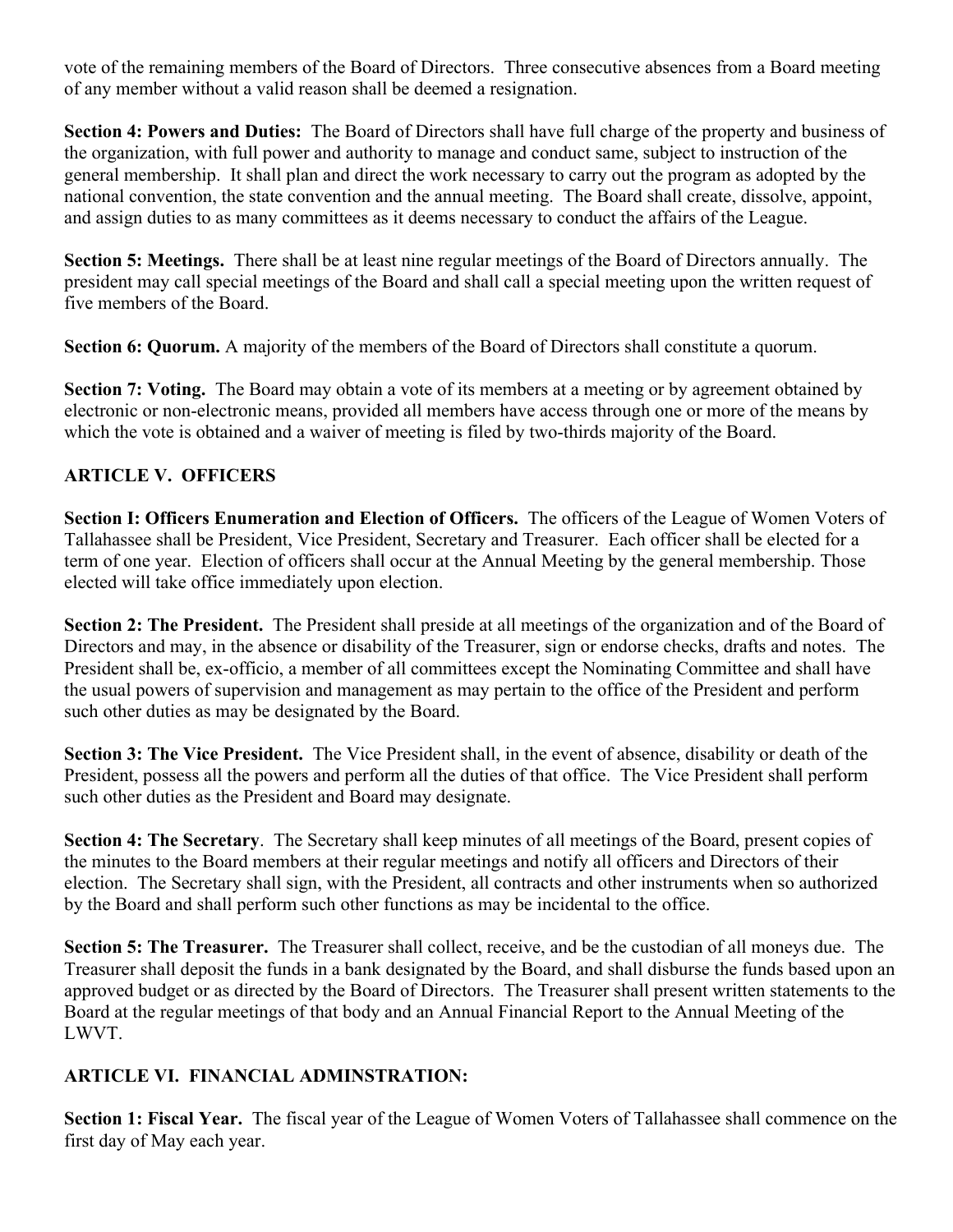**Section 2: Dues.** Annual dues for members shall be payable May 1. Dues paid by new members joining between January 2 and April 30 shall be credited to the next fiscal year. The amount of annual dues shall be determined each year at the Annual Meeting. Any member who fails to pay dues within three months after they become payable shall be dropped from the membership rolls. When two or more members reside at the same address in a common household, they shall pay the full amount for the first member and one-half of the determined dues for each other member. Students enrolled either full or part-time in an accredited institution or may join the local league as voting members and shall pay dues of one-half the individual voting member rate.

**Section 3: Budget:** A budget for the ensuing year shall be submitted by the Board to the Annual Meeting for adoption. The budget shall include support for the work of the League as a whole.

**Section 4: Budget Committee:** A Budget Committee shall be appointed by the board at least two months prior to the Annual Meeting to prepare a budget for the ensuing year. The proposed budget shall be published in the LWVT *Voter* one month before the Annual Meeting. The Treasurer shall be, ex-officio, a member of the Budget Committee, but shall not be eligible to serve as chair.

**Section 5: Auditing.** The financial records of the League of Women Voters of Tallahassee shall be audited every year by a committee appointed by the President and approved by the Board of Directors.

### **ARTICLE VII. MEETINGS**

**Section 1: Membership Meetings.** There shall be at least four meetings of the membership each year. Time and place shall be determined by the Board.

**Section 2: Annual Meeting:** An Annual Meeting shall be held before April 30, the end of the fiscal year, the exact date to be determined by the board. The Annual Meeting shall: (a) adopt a local Program and Positions for the ensuing year, (b) elect officers and directors, (c) adopt an adequate budget, and (d) transact such other business as may properly come before it.

**Section 3: Quorum.** Ten members shall constitute a quorum at all meetings of the League of Women Voters of Tallahassee.

#### **ARTICLE VIII. NOMINATIONS AND ELECTIONS**

**Section 1: Nominating Committee.** The Nominating Committee shall be appointed by the Board of Directors by November of each year and shall consist of three to five members, at least two of whom shall be board members. The Nominating Committee shall receive nominations for officers and directors from any voting member. The period of time for submitting suggested nominees to the Nominating Committee shall be announced in the January Voter. The announcement shall include the names of the members of the Nominating Committee and their contact information. Persons suggesting nominees shall secure the willingness of their suggested nominees to serve.

**Section 2: Report of Nominating Committee and Nominations from the Floor.** The Nominating Committee report of its slate of officers and board members shall be published in the March Voter. The report of the Nominating Committee shall be presented to the Annual Meeting. Immediately following the presentation of this report, nominations may be made from the floor by any voting member provided the consent of the nominee has been secured.

**Section 3: Election**. The election shall be by acclamation if there are no contested positions. If there are multiple candidates for a position, the vote shall be conducted by a show of hands. A majority vote of those members in attendance shall constitute an election.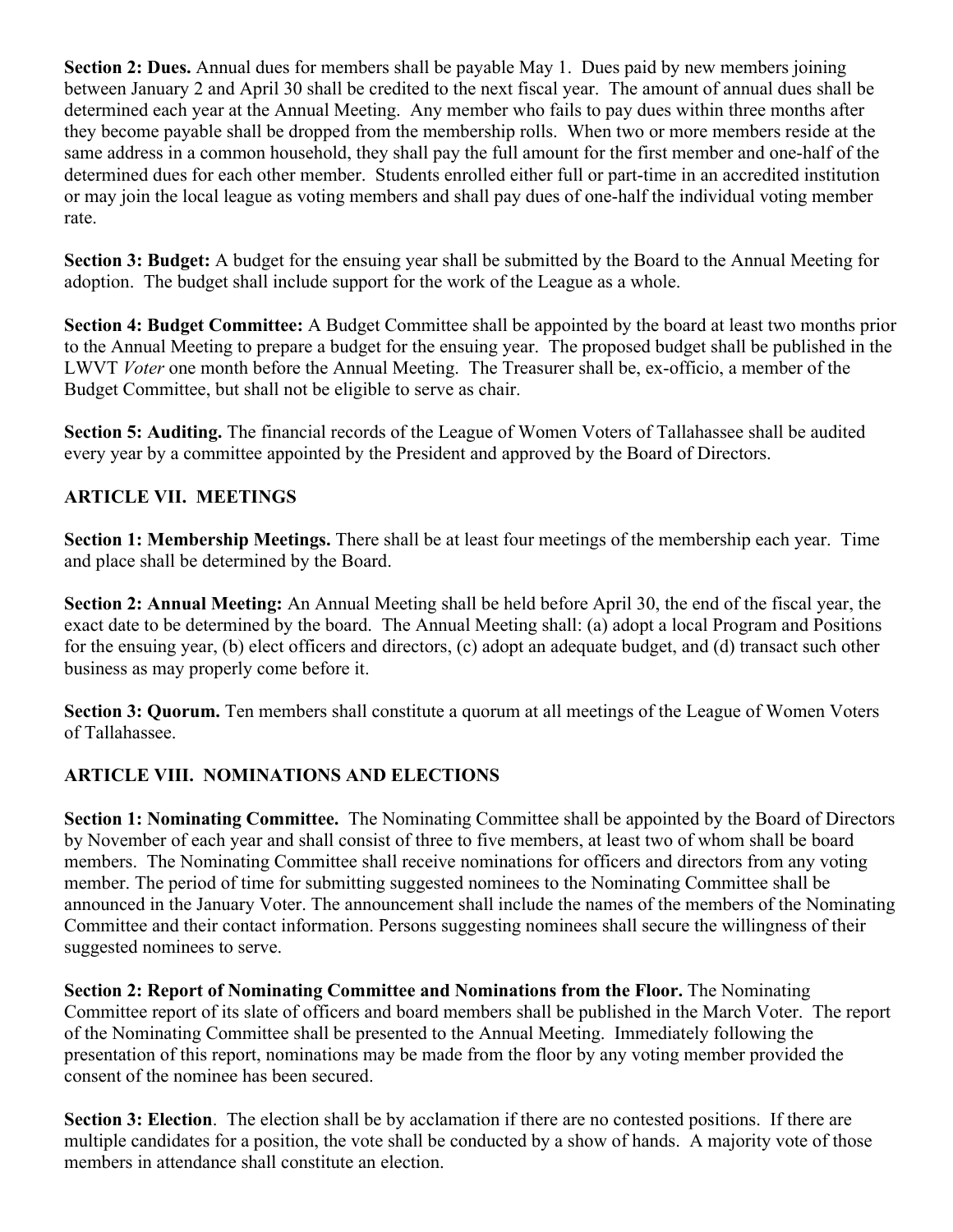### **ARTICLE IX. ABSENTEE OR PROXY VOTING**

There shall be no absentee or proxy voting.

### **ARTICLE X. PROGRAM**

**Section 1: Authorization.** The governmental principles adopted by the National Convention, and supported by the League as a whole, constitute the authorization for the adoption of Program.

**Section 2: Program.** The Program of the League of Women Voters of Tallahassee shall consist of those local governmental issues chosen for concerted study and action.

**Section 3: Member Action.** Members may act in the name of the League of Women Voters only when authorized to do so by the proper Board of Directors.

#### **Section 4: Proposed Program.**

(a) A call for local program proposals shall be published in the League of Women Voters of

Tallahassee *Voter* at least three months prior to the Annual Meeting.

(b) The Board shall consider the recommendations and shall formulate a proposed program, which shall be submitted to the members in the League of Women Voters of Tallahassee *Voter* at least one month prior to the Annual Meeting.

(c) A majority vote shall be required for the adoption of the program proposed by the Board.

**Section 5: Program Amendments.** Changes in the program, in case a need arises for emergency adoptions, may be made provided that:

(a) two-thirds of the board has voted in favor of the program change;

(b) Information (majority and minority opinions of the Board) concerning proposed changes, has been sent to all members at least two weeks prior to a general membership meeting at which the changes are to be discussed and brought to a vote.

#### **ARTICLE XI. NATIONAL CONVENTION, STATE CONVENTION AND COUNCIL**

**Section 1: National Convention.** The Board of Directors, meeting before the date on which the names of delegates must be sent to the state office, shall select delegates to that Convention in the number allotted the LWVT, under the provisions of the Bylaws of the LWVUS.

**Section 2: State Convention.** The Board of Directors, meeting before the date on which the names of delegates must be sent to the state office, shall select delegates to that Council in the number allotted the LWVT, under the provisions of the Bylaws of the League of Women Voters of Florida.

**Section 3: State Council.** The Board of Directors, meeting before the date on which the names of delegates must be sent to the national office, shall select delegates to that Convention in the number allotted the LWVT, under the provisions of the Bylaws of the League of Women Voters of Florida.

#### **ARTICLE XII. PARLIAMENTRY AUTHORITY**

**Section 1: Parliamentary Authority.** The rules contained in Roberts Rules of Order, Revised shall govern the organization in all cases to which they are applicable and in which they are consistent with the Bylaws.